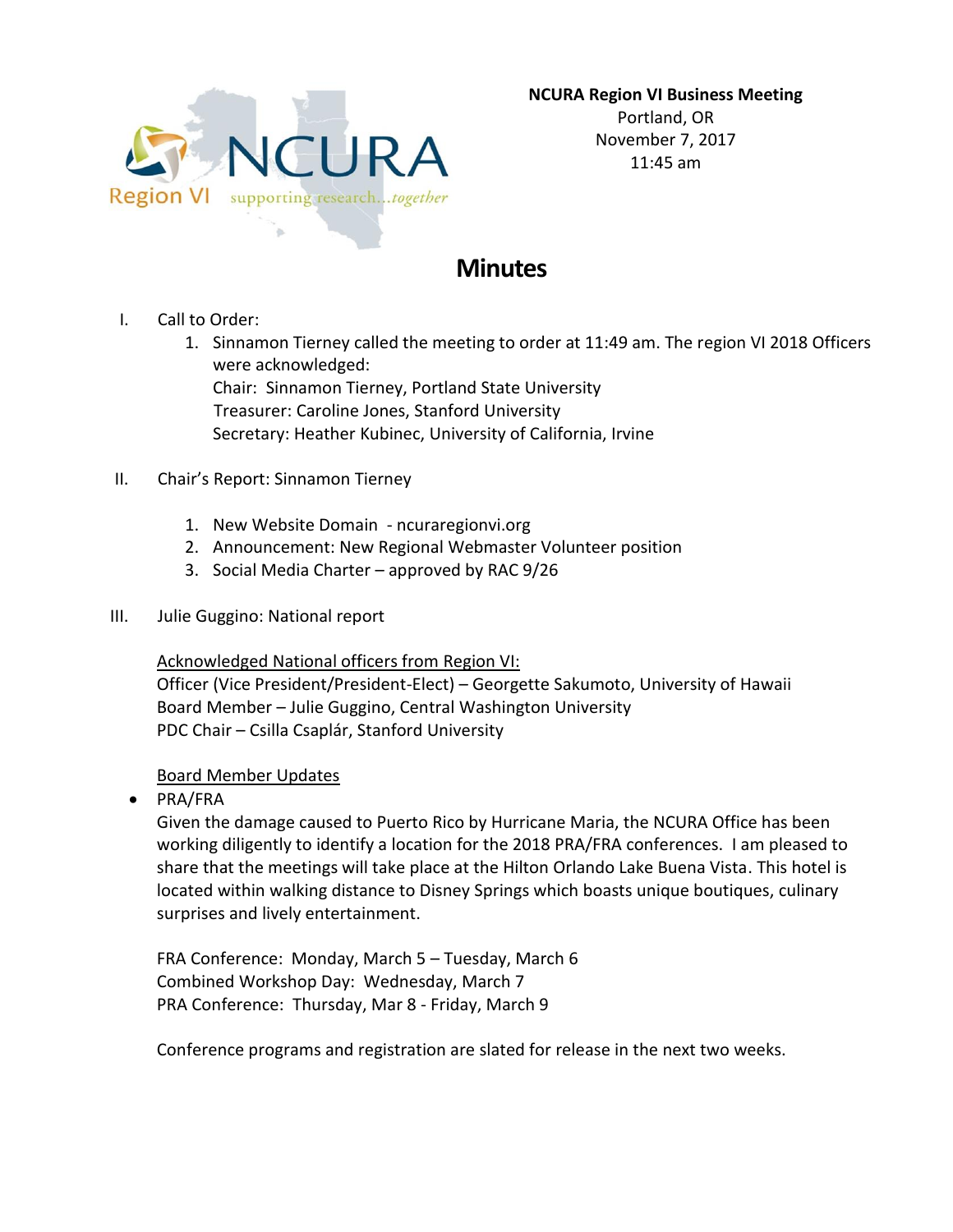# • NCURA Education Scholarship Fund

During its October 17th conference call the NCURA Board of Directors approved the establishment of an Education Scholarship Fund Select Committee and position descriptions for chair, vice chair and committee member. On October 23<sup>rd</sup>, a call for nominations was issued seeking nominations for each of these positions (chair  $-1$ ; vice chair  $-1$ ; member  $-\text{up}$ to 8). Nominations are due on or before November 17<sup>th</sup>. 2017 NCURA Education Scholarship Fund Committee Members by Region. Region VI is represented by Erika Blossom, University of California - Irvine

## • The \$5 Drive

On October 20<sup>th</sup>, the NCURA membership was invited to stand together in supporting those areas that have been hit by recent natural disasters (Texas, Florida, California, Puerto Rico and neighboring territories) by donating at least \$5 each. The opportunity to give is open through November 21<sup>st</sup> and the total raised will be shared on November 22<sup>nd</sup>.

Cuba Workshop Update

NCURA anticipated hosting a number of workshops in Cuba in October of this year. On September 29th Cuba was placed on the State Department's Travel Warning List. While it would not be anticipated that anyone would be in danger, while there, our U.S. Embassy is now staffed with only emergency personnel and should anyone become ill or encounter other problems, it might not be possible for them to receive timely assistance. While we remain committed to our Cuban partners, our first priority is the safety of our volunteers.

Following the addition of Cuba to the Travel Warning List, NCURA staff spoke with our contact at the Cuban Embassy in Washington, and notified him of our decision. While disappointed, he understands the situation. We spoke about looking at other ways to bring NCURA's training to Cuba, possibly virtual, or taping the workshop and downloading it to discs. In addition, there will be an international conference "Universidad 2018" in February that, if the travel advisory is lifted, we might consider using as a location to teach.

 Nominating and Leadership Development Committee Call for Volunteers On November 3<sup>rd</sup>, a call for volunteers for N&LDC Vice Chair and At-large member was released to the membership. Individuals interested Applications are due on or before November 24, 2017. Individuals interested in representing their region on N&LDC should express their interest to regional leadership.

### • NCURA 2018 Election

On October 18th, a call for nominations was released for the office of Vice President/President-elect and two (2) At-large Member of the Board of Directors positions. The call is open through November 10<sup>th</sup>.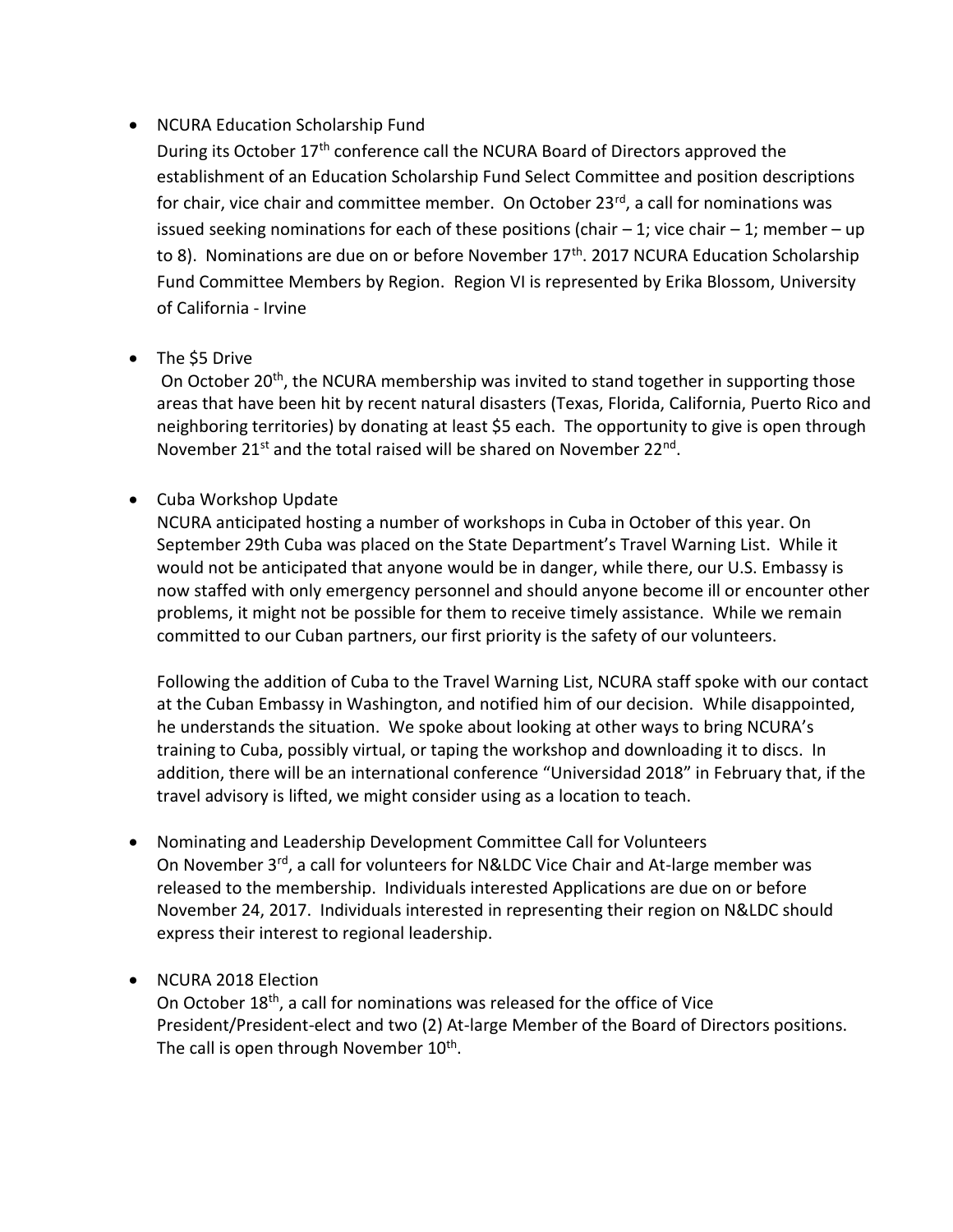As an update, the assessment report on the revised election process requested by the president has been received from the N&LDC and the Board is deferring discussion of recommendations until their face-to-face meeting in February. In the meantime, we have begun the nomination process for 2019 board members with a call for vice president/president elect and at large member nominations.

- Watch for a call for applications for NCURA's Executive Leadership Program (ELP), which is due out in just a few days. The ELP prepares individuals for leadership positions in NCURA, with a focus on officer and Board positions.
- IV. Approval of Minutes: Region VI Business Meeting, August 7, 2017- Washington, DC Nancy motions Derick seconds
- V. Treasurer's Report: Caroline Jones
	- 1. We have 348 registrants at this meeting, which is huge for a regional meeting. So, we expect to continue to do well financially. The workshop held at UC Irvine brought in funds and we are hopeful that continued programming will benefit the region.
- VI. Regional Standing Committee Reports
	- 1. Awards and Recognition: Sinnamon Tierney
		- i. The Travel awardees were recognized: Melissa Campbell, Grants & Contracts Analyst, University of Alaska Fairbanks Kendra Dinh, Sr. Grant and Contract Analyst, UC Irvine Kurt Durlesser, Contract and Grant Specialist, UCLA Laurie Kara, Research Services Coordinator, UCSF Stephanie Gray, Sponsored Projects Administrator, Pre-Award, University of Oregon
	- 2. Education and Professional Development: Melissa Mullen & Matt Kirk
		- i. Discussed the formation of the committee nearly one year ago.
		- ii. Formation included understanding the charge of the committee, it's purpose, intended value, what ed & pd is the membership interested in
		- iii. Workshops have been developed.
		- iv. First workshop hosted at UCI on Data Security. Successful meeting; more than 30 attendees. Participants interested in continuing the dialog.
		- v. Second workshop is in process. The interest is to offer something on pre-award basics in the norther California region early next year – pending approvals.
		- vi. Third workshop to follow, to is likely to be on the subject of post award basics. Development work underway soon.
		- vii. The committee is interested in providing information on professional development pathways (I was vague on this because it is really at it's birthing stage)
		- viii. Finally, I announced the committee, me, Matt, Nancy, Amanda, Sam and Dave.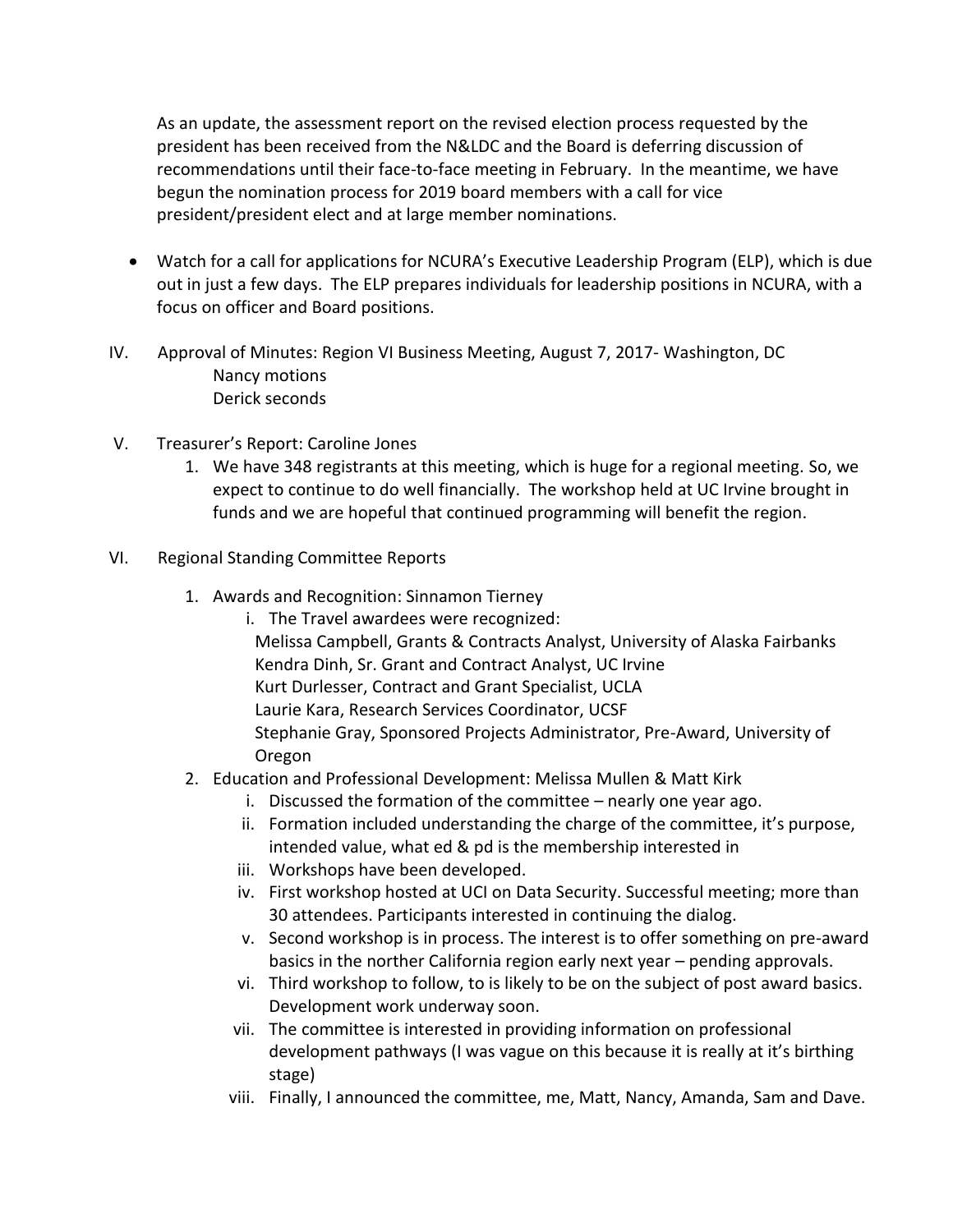- ix. Asked community to reach out to any representative if they would like to identify any topics of interest or if there campus is interested in hosting an event.
- 3. Membership and Volunteer: Michiko Pane
	- i. Thank you to everyone on the volunteer committee. Their hard work made the meeting possible. Please contact me if you want to help out with the committee.
- 4. Nominating and Elections: Julie Guggino

Region VI 2018 Officers Chair: Kevin Stewart, University of California, Santa Barbara Treasurer: Randi Wasik, Washington State University Secretary: Angie Karchmer, University of California, Irvine Elected RAC Member: Erika Blossom, University of California, Irvine

Region VI – Elect 2019 Officers Chair: Amanda Synder, University of Washington Treasurer: Randi Wasik, Washington State University Secretary: Erika Blossom, University of California, Irvine Elected RAC Member: Noam Pines, University of California, Berkeley

#### VII. National Reports

1. Nominating and Leadership Development Committee: Nancy Lewis Region VI Members: Sam Westcott, Caltech (At Large) Nancy Lewis, UCI

Nominations for Vice President/President Elect and two At Large Boards of Director's positions are open until November 10th.

The N&LDC has a number of projects stemming from Presidential Charges currently in process. There are working groups assigned to do the "heavy lifting" for each of these projects but the full N&LDC will be involved in all of these projects.

Some of the work occurring includes:

-A review of the Executive Leadership Program: ELP is in its seventh year and we want to review the program to evaluate the value as well as to identify any possible adjustments to improve the benefits to participants and NCURA..

-A review of additional ways to recognize early career (five years or less) members for their contributions to the profession at large.

-A review the of the new election process.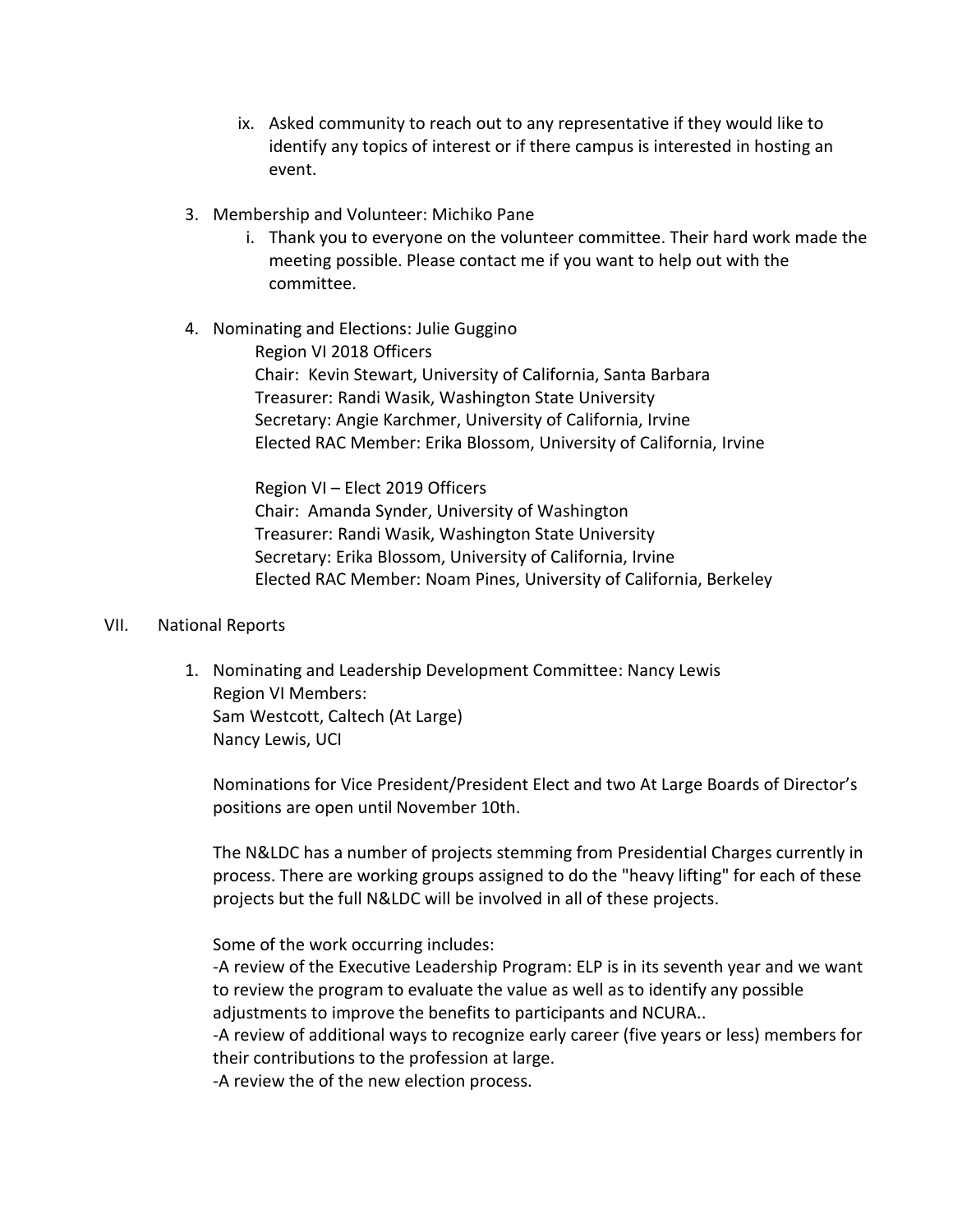-What's Next subcommittee is charged with developing a best practices manual and orientation material for Regions to develop its leaders for positions at the National level (Officer, Board of Directors etc.) to ensure that they have all of the knowledge needed to be highly successful and productive during their term of service.

- 1. Professional Development Committee: Csilla Csaplár 11 webinars presented or scheduled for 2017. Upcoming: Communication Strategies for international collaborations 11/7, Public Access, Rigor and Reproducability – January. Recent: Policies and Procedures Development, Data Transfer and Use Agreements, Managing Subrecipient Risk in International Environment. Previously presented webinars are available in the library for download.
- Two "Train the trainer" webinars were recorded the week of the annual meeting, and will be posted on the presenter microsite as soon as they are ready.
- We are in the process of developing the framework and content for a new Contract Negotiation travelling workshop – thanks to content developers who are hard at work, including two from R6 – David Mayo (Caltech), Jennifer Cory (Stanford)! We are tentatively planning to pilot the workshop in June 2018.
- New publications in the works for post-award financial management and international research collaborations.
- We are in the process of developing two guidance documents for regional and national program use: incorporation of case studies and hands on activities, and best practices for conference development (including logistics and program development guidance). We hope to have these documents finalized by early next year.
- Thank you to Region VI members of the PDC:
	- Sinnamon Tierney, Portland State University Katherine Ho, Stanford University Derick Jones, LABioMed Georgette Sakumoto, University of Hawaii Randi Wasik, Washington State University
- VIII. Chair-Elect's Report: Kevin Stewart

We are excited to host the next regional meeting in Billings, Montana, a Region VII location, on October 7-10, 2018 and planning is underway. The weather should be good at that time of year; even warmer than Portland. There are direct flights from Portland, Seattle, Denver and Salt Lake City. We acknowledge that the flights may be a bit more costly, and that many locations do not have direct flights. However, the hotel and meeting fees will be affordable, which will help offset the cost of flights. We will essentially take over the entire hotel, which will be nice. We plan on Monday evening activities (e.g. dinner groups) in addition to the program offerings. Please contact me if you are interested in volunteering.

IX. LeadMe Graduation: Matt Kirk